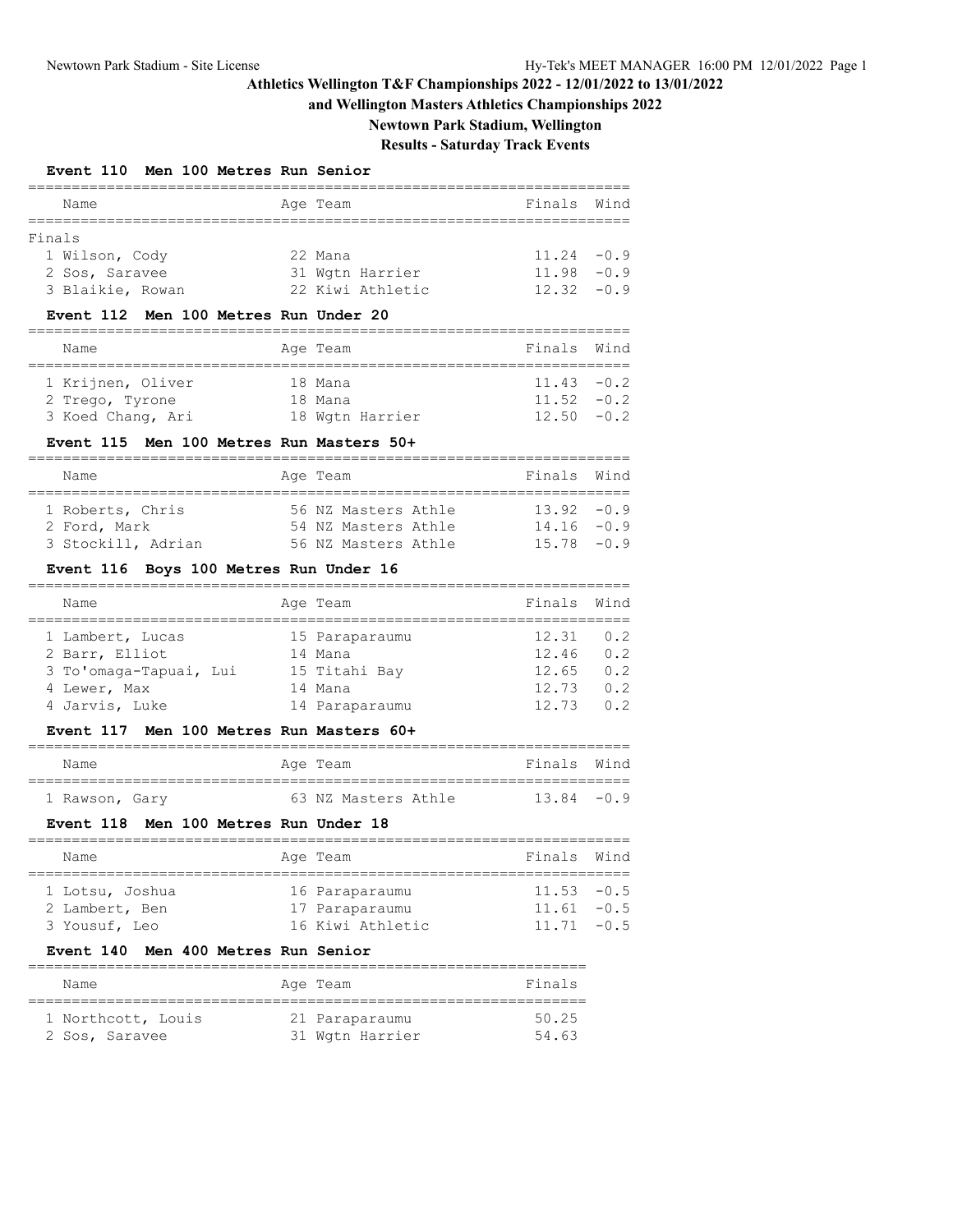### **and Wellington Masters Athletics Championships 2022**

**Newtown Park Stadium, Wellington**

# **Results - Saturday Track Events**

|      | Event 140P Men 400 Metres Run Para |  |          |                                                    |         |
|------|------------------------------------|--|----------|----------------------------------------------------|---------|
| Name |                                    |  | Age Team |                                                    | Finals  |
|      |                                    |  |          | 1 Taylor T20, F20, Joshua F 21 Athletics Wairarapa | 1:06.72 |

#### **Event 142 Men 400 Metres Run Under 20**

| Name              | Age Team      | Finals |
|-------------------|---------------|--------|
|                   |               |        |
| 1 Mckenzie, Ethan | 19 Titahi Bay | 52.11  |

#### **Event 145 Men 400 Metres Run Masters 50+**

| Name             |  | Age Team               | Finals  |
|------------------|--|------------------------|---------|
|                  |  |                        |         |
| 1 Stevens, Peter |  | 58 Wellington Scottish | 1:00.02 |

### **Event 146 Boys 400 Metres Run Under 16**

| Name                |  | Age Team        | Finals  |  |  |  |  |
|---------------------|--|-----------------|---------|--|--|--|--|
|                     |  |                 |         |  |  |  |  |
| 1 Willers, Jaq      |  | 15 Wgtn Harrier | 55.11   |  |  |  |  |
| 2 Lewer, Max        |  | 14 Mana         | 58.50   |  |  |  |  |
| 3 Barr, Elliot      |  | 14 Mana         | 59.64   |  |  |  |  |
| 4 Stallard, Bernard |  | 14 Olympic      | 1:03.33 |  |  |  |  |

#### **Event 148 Men 400 Metres Run Under 18**

| Name                    | Age Team               | Finals |
|-------------------------|------------------------|--------|
| 1 Hunter, Jack          | 17 Athletics Wairarapa | 52.54  |
| 2 Kilmister, Jacob      | 17 Paraparaumu         | 54.01  |
| 3 Wakeling, Zane Joshua | 17 Paraparaumu         | 54.47  |
| 4 Fear, Torben          | 16 Wellington Scottish | 55.20  |
| 5 Howat, Charlie        | 16 Lower Hutt          | 58.10  |

### **Event 150 Men 1500 Metres Run Senior**

| Name              |  | Age Team               | Finals  |  |  |  |  |  |  |
|-------------------|--|------------------------|---------|--|--|--|--|--|--|
|                   |  |                        |         |  |  |  |  |  |  |
| 1 Chesney, Liam   |  | 21 Wgtn Harrier        | 4:02.56 |  |  |  |  |  |  |
| 2 Stewart, Callum |  | 24 Wgtn Harrier        | 4:17.46 |  |  |  |  |  |  |
| 3 Baker, Julian   |  | 30 Wgtn Harrier        | 4:18.09 |  |  |  |  |  |  |
| 4 Boyd, Tommy     |  | 25 Victoria University | 4:22.23 |  |  |  |  |  |  |

#### **Event 153 Men 1500 Metres Run Masters 35-49**

|  | Name                                    | Age Team                         | Finals             |
|--|-----------------------------------------|----------------------------------|--------------------|
|  | 1 Jackson, Anthony<br>2 Clendon, Daniel | 36 Lower Hutt<br>46 Wgtn Harrier | 4:19.28<br>4:19.95 |
|  | 3 Tanimoto, Hiro                        | 37 Wellington Scottish           | 4:27.67            |
|  | 4 Ford, Andy                            | 43 Wellington Scottish           | 4:34.98            |
|  | 5 Waite, James                          | 46 Wgtn Harrier                  | 4:49.02            |
|  | 6 Kerr, Andrew                          | 50 Wellington Scottish           | 4:52.25            |
|  | 7 Mellsop, Darcy                        | 50 Olympic                       | 4:53.42            |
|  | 8 Bannister, Jeff                       | 46 Wgtn Harrier                  | 5:13.68            |
|  | 9 Thompson, Brad                        | 49 Olympic                       | 5:38.48            |
|  |                                         |                                  |                    |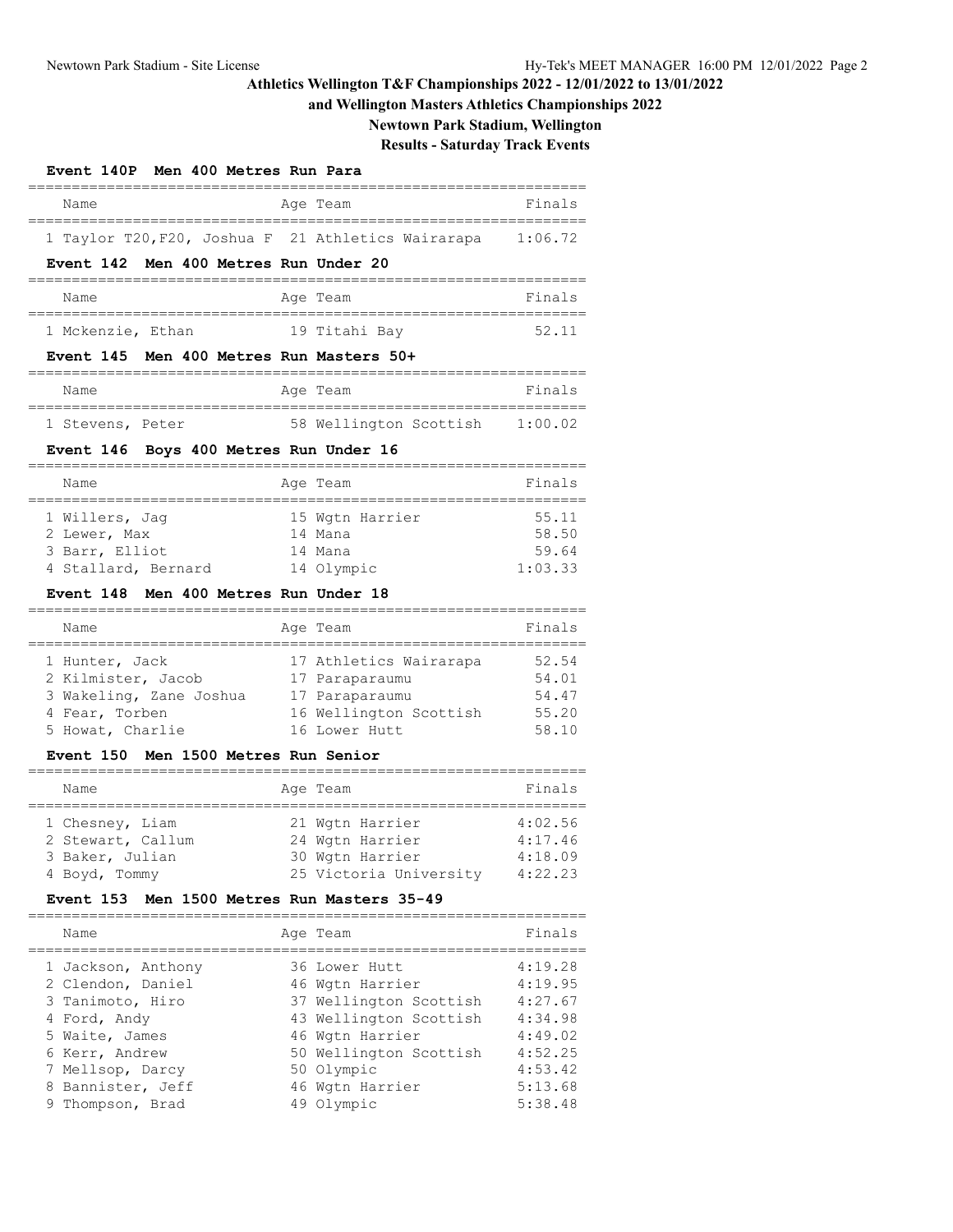### **and Wellington Masters Athletics Championships 2022**

**Newtown Park Stadium, Wellington**

# **Results - Saturday Track Events**

### **Event 155 Men 1500 Metres Run Masters 50+**

| Name             |  | Age Team               | Finals  |  |  |  |  |  |  |
|------------------|--|------------------------|---------|--|--|--|--|--|--|
|                  |  |                        |         |  |  |  |  |  |  |
| 1 Stevens, Peter |  | 58 Wellington Scottish | 4:38.03 |  |  |  |  |  |  |
| 2 Fraser, Terry  |  | 52 Wgtn Harrier        | 5:07.55 |  |  |  |  |  |  |
| 3 Atmore, Bruce  |  | 57 Olympic             | 5:43.02 |  |  |  |  |  |  |

### **Event 156 Boys 1500 Metres Run Under 16**

| Name                | Age Team            | Finals  |
|---------------------|---------------------|---------|
| 1 Willers, Jaq      | 15 Wgtn Harrier     | 4:26.10 |
| 2 Martin, Joe       | 15 Karori Athletics | 4:28.03 |
| 3 Miscall, Blake    | 14 Mana             | 4:49.49 |
| 4 Campbell, Silas   | 14 Wgtn Harrier     | 5:00.99 |
| 5 Stallard, Bernard | 14 Olympic          | 5:20.06 |

#### **Event 157 Men 1500 Metres Run Masters 60+**

| Name              | Age Team        | Finals  |
|-------------------|-----------------|---------|
| 1 Krieble, Todd   | 63 Wgtn Harrier | 5:11.61 |
| 2 Speakman, Chris | 60 Olympic      | 5:28.36 |

#### **Event 158 Men 1500 Metres Run Under 18**

| Name                                              |  | Age Team |                                                       | Finals                        |  |  |  |  |  |  |
|---------------------------------------------------|--|----------|-------------------------------------------------------|-------------------------------|--|--|--|--|--|--|
| 1 Evett, Luca<br>2 Li, Wilson<br>3 Chesney, Conor |  |          | 16 Wgtn Harrier<br>16 Wgtn Harrier<br>17 Wgtn Harrier | 4:09.49<br>4:27.96<br>4:44.87 |  |  |  |  |  |  |

### **Event 161K Men 100 Metres Hurdles 0.838m Under 18**

| Name |                  | Age Team      |  | Finals Wind   |  |
|------|------------------|---------------|--|---------------|--|
|      |                  |               |  |               |  |
|      | 1 Howat, Charlie | 16 Lower Hutt |  | $18.46 - 1.5$ |  |

### **Event 161L Boys 100 Metres Hurdles 0.838m Under 16**

| Name           | Age Team       | Finals Wind   |  |
|----------------|----------------|---------------|--|
|                |                |               |  |
| 1 Jarvis, Luke | 14 Paraparaumu | $17.25 - 1.0$ |  |

#### **Event 163 Men 60 Metres Run Masters 35-49**

| Name               |  | Age Team               | Finals Wind   |  |  |  |  |  |  |  |
|--------------------|--|------------------------|---------------|--|--|--|--|--|--|--|
|                    |  |                        |               |  |  |  |  |  |  |  |
| 1 Broughton, Shaun |  | 42 NZ Masters Athle    | $8.06 - 0.8$  |  |  |  |  |  |  |  |
| 2 Mellsop, Darcy   |  | 50 Olympic             | $8.75 - 0.8$  |  |  |  |  |  |  |  |
| 3 Tanimoto, Hiro   |  | 37 Wellington Scottish | $9.04 - 0.8$  |  |  |  |  |  |  |  |
| 4 Sharkey, Joshua  |  | 47 Upper Hutt Athletic | $10.84 - 0.8$ |  |  |  |  |  |  |  |

### **Event 165 Men 60 Metres Run Masters 50+**

| Name             | Age Team |  |                     |  | Finals Wind  |  |  |  |  |  |
|------------------|----------|--|---------------------|--|--------------|--|--|--|--|--|
|                  |          |  |                     |  |              |  |  |  |  |  |
| 1 Roberts, Chris |          |  | 56 NZ Masters Athle |  | 859 - 09     |  |  |  |  |  |
| 2 Ford, Mark     |          |  | 54 NZ Masters Athle |  | $8.79 - 0.9$ |  |  |  |  |  |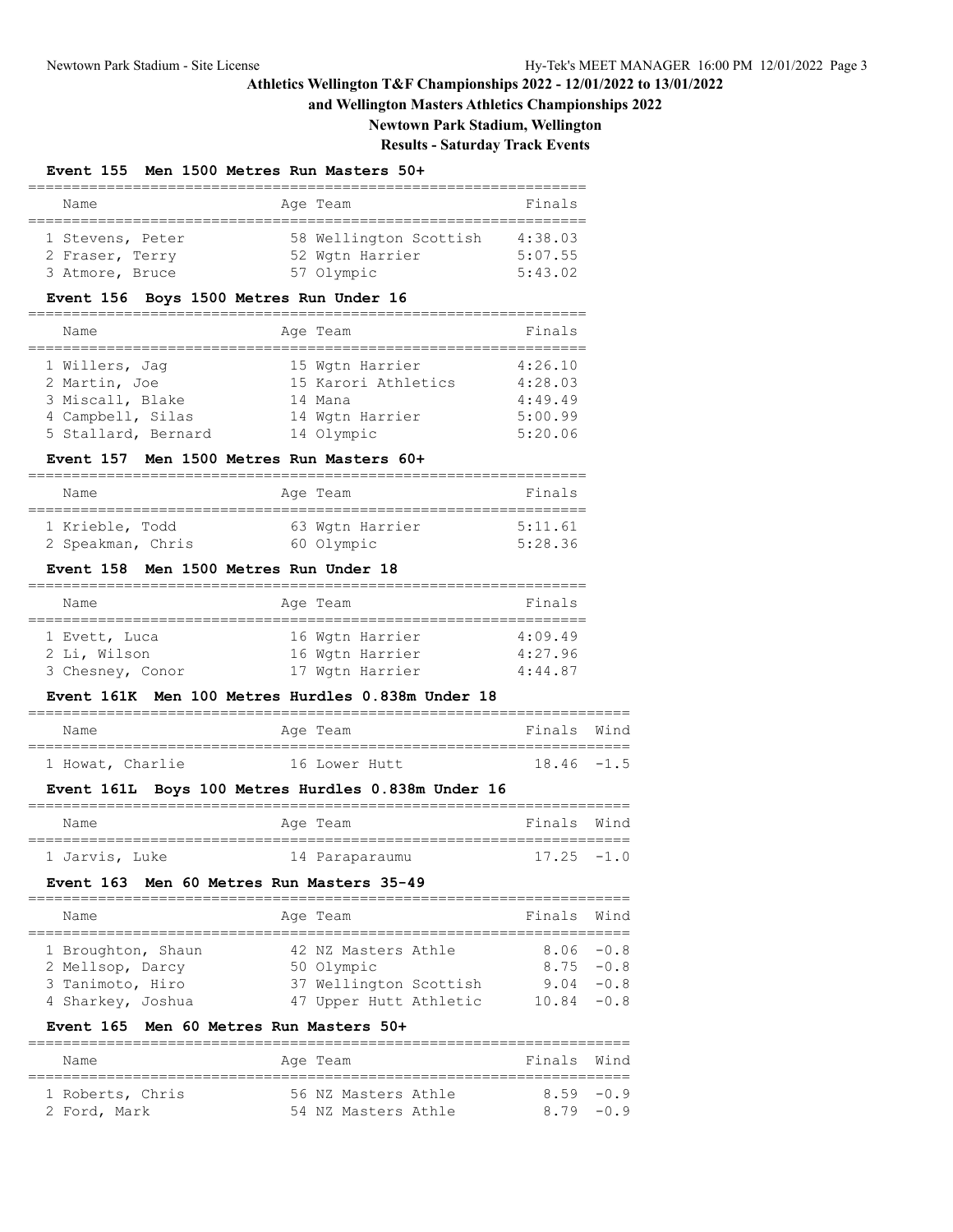## **and Wellington Masters Athletics Championships 2022**

**Newtown Park Stadium, Wellington**

# **Results - Saturday Track Events**

### **Event 167 Men 60 Metres Run Masters 60+**

| Name                                                         | Age Team   |                                               | Finals                           | Wind   |
|--------------------------------------------------------------|------------|-----------------------------------------------|----------------------------------|--------|
| 1 Rawson, Gary<br>2 Morton, Ian                              |            | 63 NZ Masters Athle<br>66 Wellington Scottish | 8.57<br>$11.84 - 0.9$            | $-0.9$ |
| Event 192K Men 2000 Metres Steeplechase 0.838m Under 18      |            |                                               |                                  |        |
| Name                                                         | Age Team   |                                               | Finals                           |        |
| 1 Jordan, Josh                                               |            | 17 Trentham United                            | 7:03.56                          |        |
| Event 193M Men 3000 Metres Steeplechase 0.914m Masters 35-59 |            |                                               |                                  |        |
| Name                                                         | Age Team   |                                               | Finals                           |        |
| 1 Day, Stephen<br>2 Rogers, Mathew<br>3 Corbett, Trent       | 45 Olympic | 47 Wellington Scottish<br>43 Hutt Valley      | 10:40.37<br>11:36.74<br>12:20.65 |        |

=====================================================================

### **Event 310 Women 100 Metres Run Senior**

| Name                |  | Age Team               | Finals Wind   |  |  |  |  |  |  |
|---------------------|--|------------------------|---------------|--|--|--|--|--|--|
| 1 Harvey, Tamsin    |  | 24 Hill City Un        | $12.53 - 0.3$ |  |  |  |  |  |  |
|                     |  |                        |               |  |  |  |  |  |  |
| 2 Stevens, Danielle |  | 27 Wellington Scottish | $14.80 - 0.3$ |  |  |  |  |  |  |
| 3 Sowry, Alice      |  | 29 Wellington Scottish | $16.59 - 0.3$ |  |  |  |  |  |  |

#### **Event 312 Women 100 Metres Run Under 20**

| Name             |  |  | Age Team            | Finals Wind   |  |  |  |  |  |
|------------------|--|--|---------------------|---------------|--|--|--|--|--|
|                  |  |  |                     |               |  |  |  |  |  |
| 1 Newman, Bebe   |  |  | 18 Wgtn Harrier     | $13.57 - 1.7$ |  |  |  |  |  |
| 2 Winter, Kat    |  |  | 19 Wgtn Harrier     | $14.08 - 1.7$ |  |  |  |  |  |
| 3 Hickey, Hannah |  |  | 18 Karori Athletics | $14.87 - 1.7$ |  |  |  |  |  |

### **Event 313 Women 100 Metres Run Masters 35-49**

| Name |                         | Age Team   | Finals Wind    |  |
|------|-------------------------|------------|----------------|--|
|      | 1 Humphries, Heidi-Jane | 44 Olympic | $16.95 \t 0.1$ |  |

### **Event 315 Women 100 Metres Run Masters 50+**

| Name               |  | Age Team |                  | Finals Wind |             |
|--------------------|--|----------|------------------|-------------|-------------|
|                    |  |          |                  |             |             |
| 1 Stoeveken, Petra |  |          | 57 Kiwi Athletic |             | $14.77$ 0.1 |

#### **Event 316 Girls 100 Metres Run Under 16**

| Name                                 | Age Team                   | Finals Wind                    |  |
|--------------------------------------|----------------------------|--------------------------------|--|
| 1 Kilmister, Sacha<br>2 Rudd, Analin | 14 Mana<br>15 Wgtn Harrier | $13.28 - 0.4$<br>$13.75 - 0.4$ |  |
| 3 Tankersley, Lily                   | 15 Olympic                 | $13.93 - 0.4$                  |  |
| 4 To'ia, Isabel                      | 15 Upper Hutt Athletic     | $14.12 - 0.4$                  |  |
| 5 King, Paloma                       | 14 Upper Hutt Athletic     | $14.17 - 0.4$                  |  |
| 6 James, Holly                       | 15 Wgtn Harrier            | $14.30 - 0.4$                  |  |
| 7 Green, Charlotte                   | 15 Olympic                 | $14.39 - 0.4$                  |  |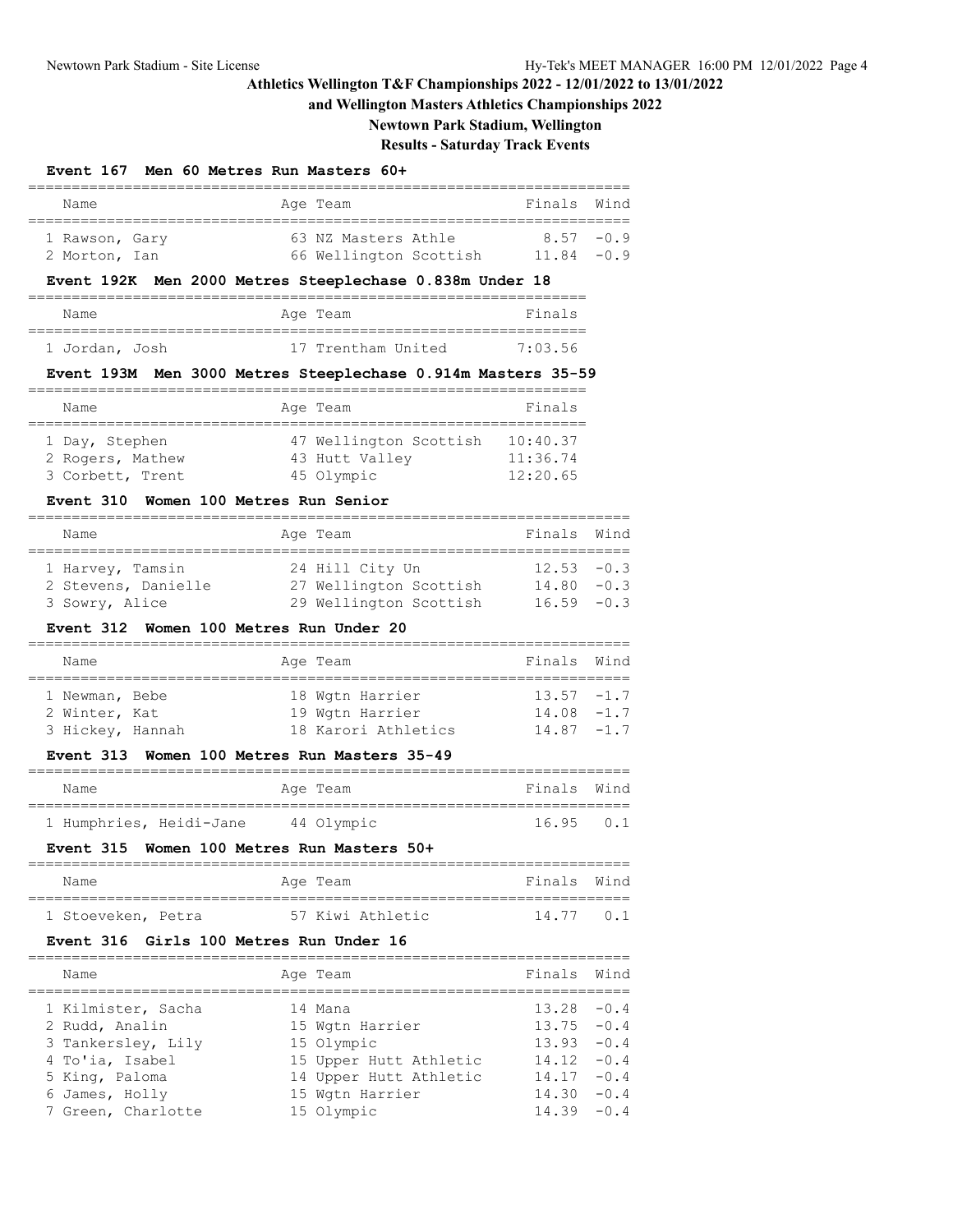### **and Wellington Masters Athletics Championships 2022**

## **Newtown Park Stadium, Wellington**

### **Results - Saturday Track Events**

 $14.54 -0.4$ 

| Event 316 Girls 100 Metres Run Under 16 |  |  |  |  |  |  |
|-----------------------------------------|--|--|--|--|--|--|
|-----------------------------------------|--|--|--|--|--|--|

| 8 Nicholson, Briar |  | 14 Olympic |  |
|--------------------|--|------------|--|
|                    |  |            |  |

# **Event 317 Women 100 Metres Run Masters 60+**

| Name           | Age Team |                     | Finals Wind    |  |
|----------------|----------|---------------------|----------------|--|
|                |          |                     |                |  |
| 1 Bentley, Liz |          | 61 NZ Masters Athle | $17.50 \t 0.1$ |  |

#### **Event 318 Women 100 Metres Run Under 18**

| Name                  | Age Team       | Finals Wind   |  |
|-----------------------|----------------|---------------|--|
|                       |                |               |  |
| 1 Gedye, Niamh        | 16 Paraparaumu | $12.88 - 0.5$ |  |
| 2 Gotico, Celena      | 16 Olympic     | $13.43 - 0.5$ |  |
| 3 Campbell, Phoebe    | 16 Titahi Bay  | $13.68 - 0.5$ |  |
| 4 Witharana, Chethana | 17 Olympic     | $13.87 - 0.5$ |  |

#### **Event 319 Women 100 Metres Run Masters 70+**

| Name              | Age Team            | Finals Wind |     |
|-------------------|---------------------|-------------|-----|
|                   |                     |             |     |
| 1 Gould, Veronica | 74 NZ Masters Athle | 171601      |     |
| 2 Rogers, Beryl   | 74 Kiwi Athletic    | 22.60       | n 1 |

#### **Event 340 Women 400 Metres Run Senior**

| Name                | Age Team               | Finals  |
|---------------------|------------------------|---------|
| 1 Stevens, Danielle | 27 Wellington Scottish | 1:11.07 |
| 2 Sowry, Alice      | 29 Wellington Scottish | 1:16.29 |

### **Event 342 Women 400 Metres Run Under 20**

| Name         | Age Team        | Finals  |
|--------------|-----------------|---------|
| 1 Hay, Sarah | 18 Wgtn Harrier | 1:04.75 |

### **Event 346 Girls 400 Metres Run Under 16**

| Name               | Age Team        | Finals  |
|--------------------|-----------------|---------|
|                    |                 |         |
| 1 Healy, Gabrielle | 15 Wgtn Harrier | 58.38   |
| 2 Kilmister, Sacha | 14 Mana         | 1:01.51 |
| 3 Nicholson, Briar | 14 Olympic      | 1:08.10 |

### **Event 348 Women 400 Metres Run Under 18**

| Name               |  | Age Team      | Finals  |  |
|--------------------|--|---------------|---------|--|
|                    |  |               |         |  |
| 1 Campbell, Phoebe |  | 16 Titahi Bay | 1:06.77 |  |

#### **Event 350 Women 1500 Metres Run Senior**

| Name |                | Age Team |                 | Finals  |  |
|------|----------------|----------|-----------------|---------|--|
|      |                |          |                 |         |  |
|      | 1 Rae, Natasha |          | 27 Wgtn Harrier | 4:55.76 |  |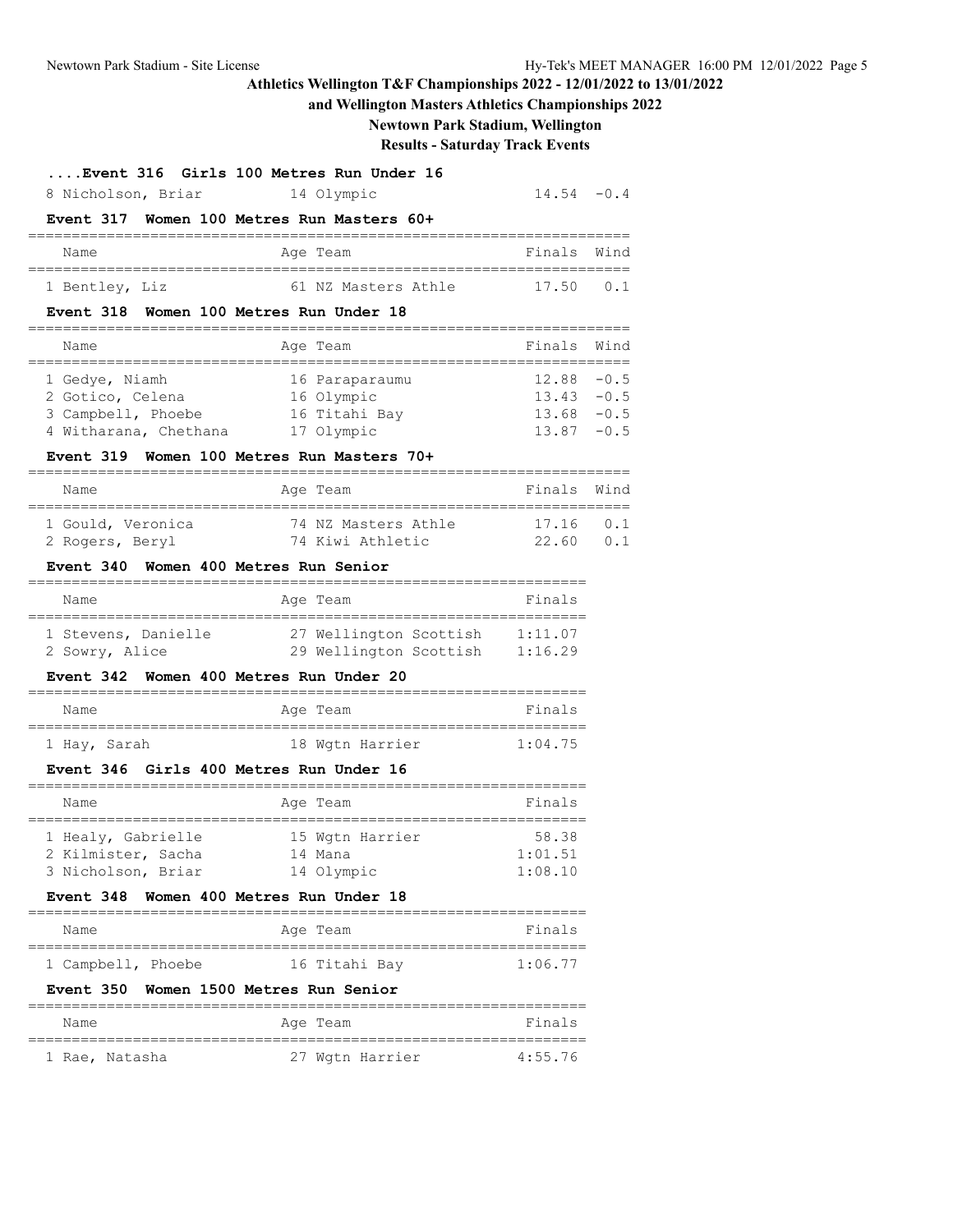### **and Wellington Masters Athletics Championships 2022**

**Newtown Park Stadium, Wellington**

## **Results - Saturday Track Events**

### **Event 352 Women 1500 Metres Run Under 20**

| Name                       | Age Team        | Finals  |
|----------------------------|-----------------|---------|
|                            |                 |         |
| 1 Morgan, Mackenzie        | 18 Olympic      | 4:44.20 |
| 2 Cosgrove Drayton, Saskia | 19 Wgtn Harrier | 4:58.13 |

### **Event 353 Women 1500 Metres Run Masters 35-49**

| Name                    | Age Team               | Finals  |
|-------------------------|------------------------|---------|
| 1 O'Brien, Susan        | 37 Wellington Scottish | 5:45.17 |
| 2 Humphries, Heidi-Jane | 44 Olympic             | 6:34.56 |

#### **Event 355 Women 1500 Metres Run Masters 50+**

| Name |                      | Age Team   | Finals  |
|------|----------------------|------------|---------|
|      |                      |            |         |
|      | 1 Van Looy, Michelle | 51 Olympic | 6:24.51 |

#### **Event 356 Girls 1500 Metres Run Under 16**

| Name                 | Age Team               | Finals  |
|----------------------|------------------------|---------|
|                      |                        |         |
| 1 Mckenzie, Jessica  | 15 Lower Hutt          | 4:56.22 |
| 2 Revelant, Maria    | 15 Wgtn Harrier        | 4:59.45 |
| 3 Kenworthy, Giselle | 15 Wgtn Harrier        | 5:23.03 |
| 4 Jordan, Katie      | 13 Upper Hutt Athletic | 5:23.89 |

#### **Event 358 Women 1500 Metres Run Under 18**

| Name                 | Age Team |                 | Finals  |
|----------------------|----------|-----------------|---------|
|                      |          |                 |         |
| 1 Squire, Phoebe     |          | 17 Wgtn Harrier | 4:55.85 |
| 2 Squire, Eliza      |          | 17 Wgtn Harrier | 4:59.03 |
| 3 Campbell, Lola     |          | 16 Wgtn Harrier | 5:00.67 |
| 4 Davies, Lulu       |          | 16 Wgtn Harrier | 5:15.77 |
| 5 Anderson, Scarlett |          | 16 Wgtn Harrier | 5:19.40 |

### **Event 361J Women 100 Metres Hurdles 0.838m Under 20**

| Name          | Age Team |                 | Finals Wind |  |
|---------------|----------|-----------------|-------------|--|
|               |          |                 |             |  |
| 1 Winter, Kat |          | 19 Wgtn Harrier | $17.18$ 0.2 |  |

#### **Event 361K Women 100 Metres Hurdles 0.762m Under 18**

| Name             | Age Team   | Finals Wind    |  |
|------------------|------------|----------------|--|
|                  |            |                |  |
| 1 Gotico, Celena | 16 Olympic | $17.30 \t 0.2$ |  |

### **Event 365 Women 60 Metres Run Masters 50+**

| Name                | Aqe Team               | Finals Wind   |  |
|---------------------|------------------------|---------------|--|
|                     |                        |               |  |
| 1 Stoeveken, Petra  | 57 Kiwi Athletic       | $9.18 - 0.9$  |  |
| 2 Bartlett, Theresa | 53 Athletics Wairarapa | $10.87 - 0.9$ |  |